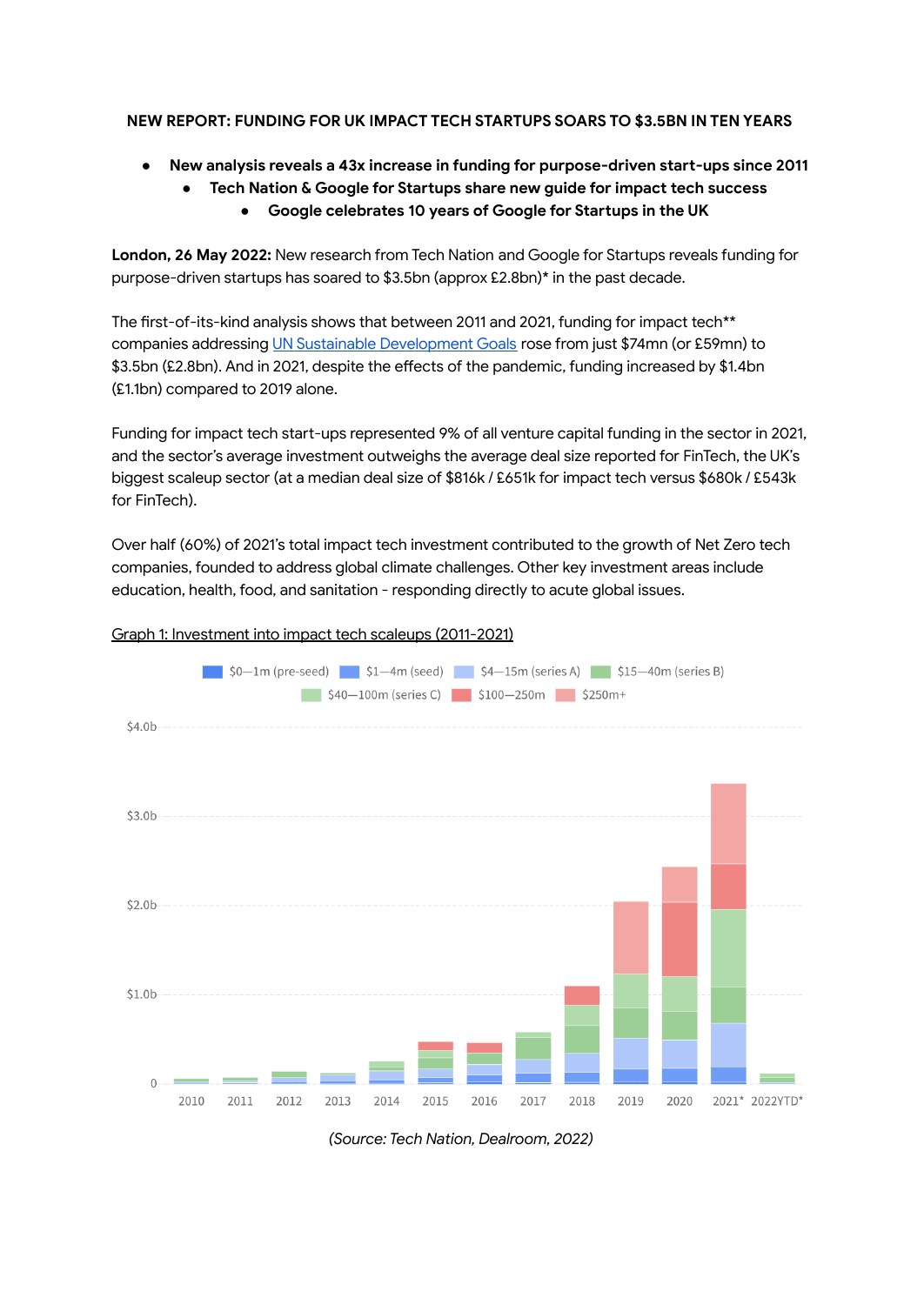### **Insufficient early stage funding threatens future impact tech sector growth**

But the impact sector's future growth and success is being threatened by dwindling funding for early stage start-ups. This issue particularly affects UK tech businesses when compared to their US and European counterparts because of ecosystem maturity, valuation boosts from large scale US investment, and greater levels of retail investor certainty in later stage, venture capital backed firms.

The UK is fourth in the world for tech investment at \$40.8bn (£32.6bn), having achieved a record year in 2021.

However, while in 2011 seed and pre-seed VC investment made up over 15% of the total investment mix in UK tech, by 2021 that proportion had dropped to 4.8%. This downward trend has been seen over the last four years. In absolute terms, investment into seed and pre-seed companies has not decreased, but growth has been low. From 2020-2021 investment into UK tech increased by 130%, whilst investment into early stage companies increased by just over 14%.

If seed and pre-seed tech firms are to grow into the scaling engines of the UK economy, the supply of capital that sustains their early growth must be prioritised, or the UK runs the risk of stifling future stars of the global tech stage.



### Graph 2: Funding for tech start-ups and scaleups by size of round (2010-2022)



**Tom Wilson, Partner at early stage venture capital fund Seedcamp**, says: *"The funding landscape has really matured and blossomed into a vibrant ecosystem over the past 10 years. At Seedcamp,* we've been privileged to have a front-row seat to this evolution by backing the likes of Wise, Hopin,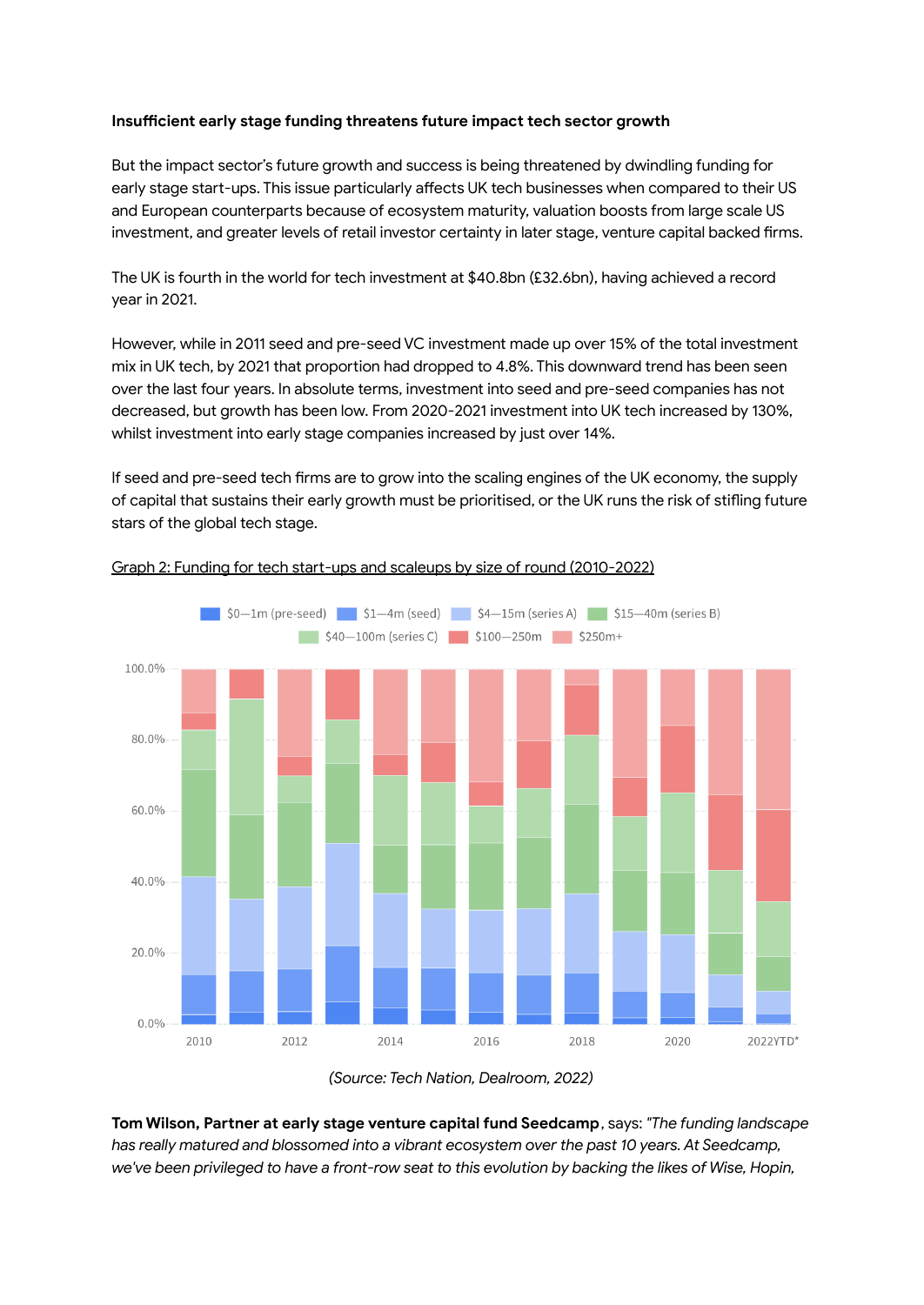*UI Path and Sorare. While there's been huge amounts of progress, we still want to see more investment and opportunity for companies building solutions that require more patient capital and deep tech to truly redefine the future of our health, consumption and the world we live in."*

## **Deep tech funding must be prioritised to fuel impact sector growth**

Across the entire startup ecosystem, renewed emphasis must be placed on access to early stage funding. But this need is especially true for deep tech startups - working on cutting edge technologies like AI and quantum computing, the rocket fuel of impact tech - which can require longer periods of intensive innovation at the outset of their scaling journey.

The report highlights that the UK is a global frontrunner in deep tech investment: funding in the sector has increased 33x since 2011, topping \$8.5bn (£6.8bn) in 2021 where megarounds of over \$250mn (£200mn) contributed heavily to the total. Even though investor appetite for deep tech is soaring, the sector's growth is in its infancy compared to its future potential.



### Graph 3: Deep tech investment in the UK in \$bn (2010-2022)



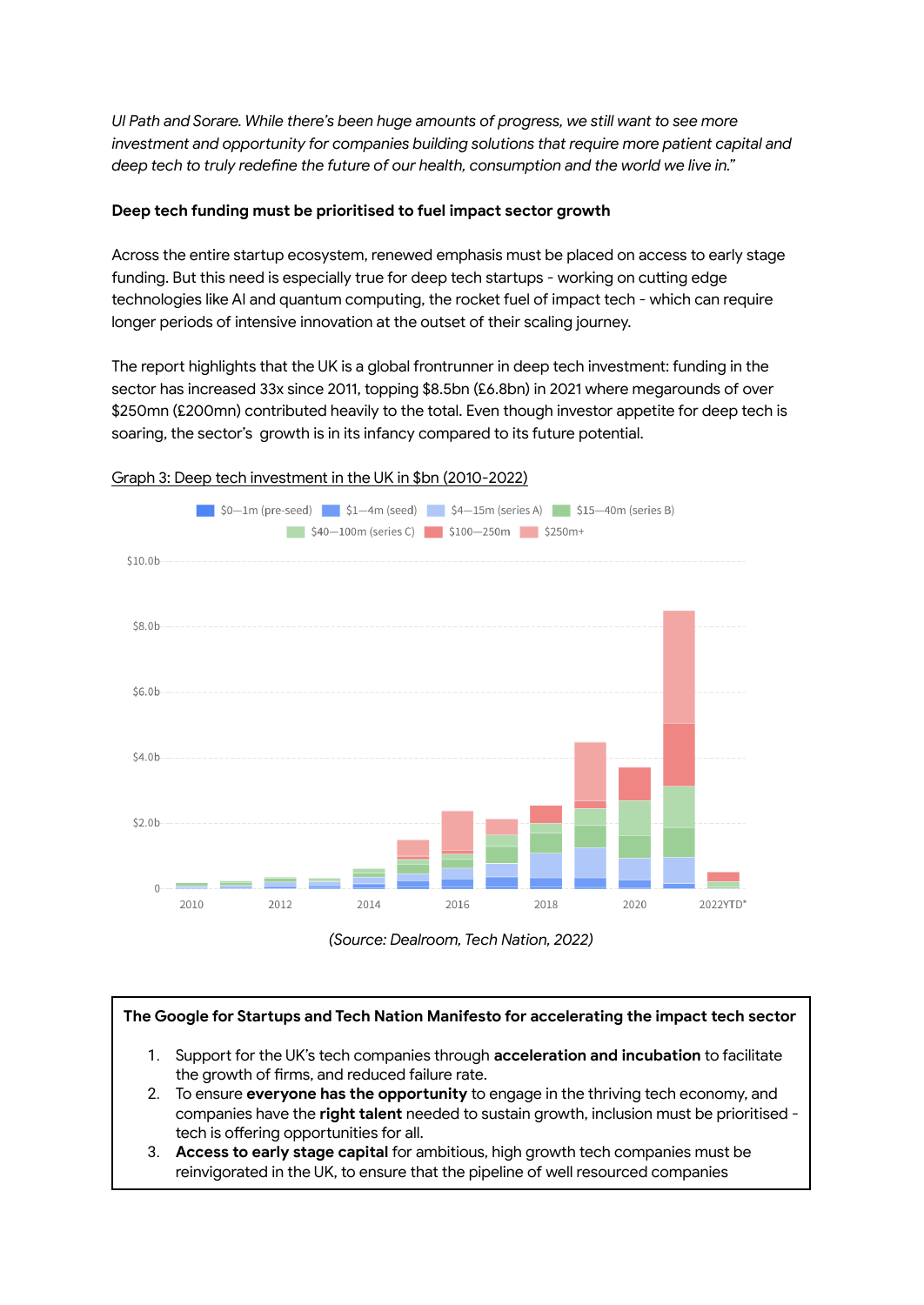continues.

- 4. UK companies are increasingly taking a 'global by birth' mindset, but **support to land and expand to non-UK markets must be enhanced** to smooth the journey to global impact.
- 5. At home, impact tech companies are **positively contributing to the levelling up** of UK nations and regions - supporting local labour markets, economies and communities. This is why it's vital that startups in every corner of the UK have equal access to funding.

These five manifesto points are the result of trend analysis on data spanning the last decade of UK tech (including investment, employment, sectoral performance, diversity and inclusion, and support mechanisms), as well as interviews with founders, investors and support organisations on their priorities when considering the creation of conditions conducive to future growth in UK tech.

The *Decade of UK Tech report* launch marks Google for Startups's UK 10 year anniversary. Over the past decade, Google for Startups has worked with UK-based founders to help create over 24,000 jobs and raise over £350 million in funding.

**Marta Krupinska, Head of Google for Startups, comments:** "The UK's startups today have a more important role than ever before, helping to solve some of our biggest challenges and drive economic growth. A decade ago, we launched Google for Startups with a mission to support thriving, diverse, and inclusive startup communities. Today we're kicking off a conversation about how the startup community, investors, industry and Government should work together over the next 10 years to create the right conditions for entrepreneurs to use technology to help to drive meaningful change – and we're committed to playing our part."

**Gerard Grech, Founding CEO of Tech Nation, comments:** "Since Tech Nation's inception, the UK has become a global powerhouse for science, technology and innovation. As our report with Google for Startups makes clear, UK tech is working to solve some of the world's most pressing challenges, including helping the UK reach its goal of zero carbon emissions, and tackling social issues such as financial exclusion. At Tech Nation, we're privileged to have supported over 4,000 tech businesses to scale and succeed, including 37 of the UK's 116 tech 'unicorns' (companies with valuations of \$1bn+) and 5 of the UK's tech 13 'decacorns' (companies with valuations of \$10bn+). We are on a mission to enable the UK's most innovative companies not just to grow and become more profitable, but to change the world for the better."

*Elizabeth Nyeko, Founder of Modularity Grid - A deep tech startup that provides AI software to help organisations, understand and manage the health and performance of renewable energy assets - added : "Over the past decade renewables have become significantly more cost-competitive. To build on this success and accelerate the global transition to renewables, fundamental structural challenges still need to be addressed. Most pertinently enduring market barriers and perceptions of high risk can slow private sector investment. But even such challenges create a multitude of new opportunities for tech startups. There is a tremendous opportunity for innovative startups to leverage the UK's position as a financial services powerhouse and help create a new generation of energy systems that allow for progress towards climate justice."*

### *Minister for Tech and the Digital Economy, Chris Philp, said:*

"Tech has the power to change the world and, as this report shows, the UK is one of the best places *for tech firms to start, grow and create innovative solutions to the most pressing global challenges.*